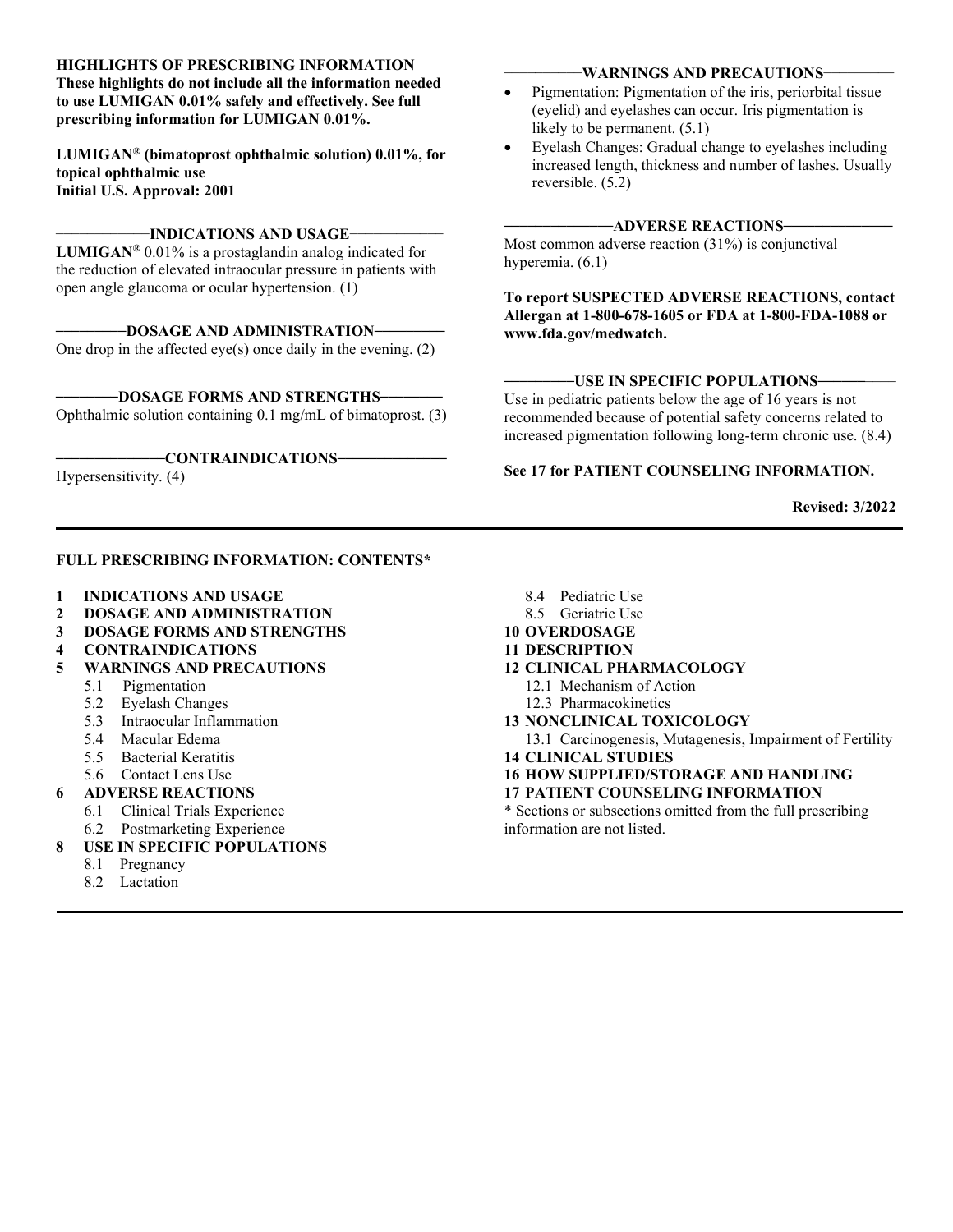## FULL PRESCRIBING INFORMATION

## 1 INDICATIONS AND USAGE

LUMIGAN® (bimatoprost ophthalmic solution) 0.01% is indicated for the reduction of elevated intraocular pressure in patients with open angle glaucoma or ocular hypertension.

## 2 DOSAGE AND ADMINISTRATION

The recommended dosage is one drop in the affected eye(s) once daily in the evening. LUMIGAN<sup>®</sup> (bimatoprost ophthalmic solution) 0.01% should not be administered more than once daily since it has been shown that more frequent administration of prostaglandin analogs may decrease the intraocular pressure lowering effect.

Reduction of the intraocular pressure starts approximately 4 hours after the first administration with maximum effect reached within approximately 8 to 12 hours.

**LUMIGAN<sup>®</sup>** 0.01% may be used concomitantly with other topical ophthalmic drug products to lower intraocular pressure. If more than one topical ophthalmic drug is being used, the drugs should be administered at least five (5) minutes apart.

# 3 DOSAGE FORMS AND STRENGTHS

Ophthalmic solution containing bimatoprost 0.1 mg/mL.

# 4 CONTRAINDICATIONS

**LUMIGAN<sup>®</sup>** 0.01% is contraindicated in patients with hypersensitivity to bimatoprost or to any of the ingredients [see Adverse Reactions (6.2)].

# 5 WARNINGS AND PRECAUTIONS

## 5.1 Pigmentation

Bimatoprost ophthalmic solution has been reported to cause changes to pigmented tissues. The most frequently reported changes have been increased pigmentation of the iris, periorbital tissue (eyelid) and eyelashes. Pigmentation is expected to increase as long as bimatoprost is administered. The pigmentation change is due to increased melanin content in the melanocytes rather than to an increase in the number of melanocytes. After discontinuation of bimatoprost, pigmentation of the iris is likely to be permanent, while pigmentation of the periorbital tissue and eyelash changes have been reported to be reversible in some patients. Patients who receive treatment should be informed of the possibility of increased pigmentation. The long term effects of increased pigmentation are not known.

Iris color change may not be noticeable for several months to years. Typically, the brown pigmentation around the pupil spreads concentrically towards the periphery of the iris and the entire iris or parts of the iris become more brownish. Neither nevi nor freckles of the iris appear to be affected by treatment. While treatment with **LUMIGAN®** (bimatoprost ophthalmic solution) 0.01% can be continued in patients who develop noticeably increased iris pigmentation, these patients should be examined regularly.

# 5.2 Eyelash Changes

**LUMIGAN<sup>®</sup> 0.01% may gradually change eyelashes and vellus hair in the treated eye. These changes include** increased length, thickness, and number of lashes. Eyelash changes are usually reversible upon discontinuation of treatment.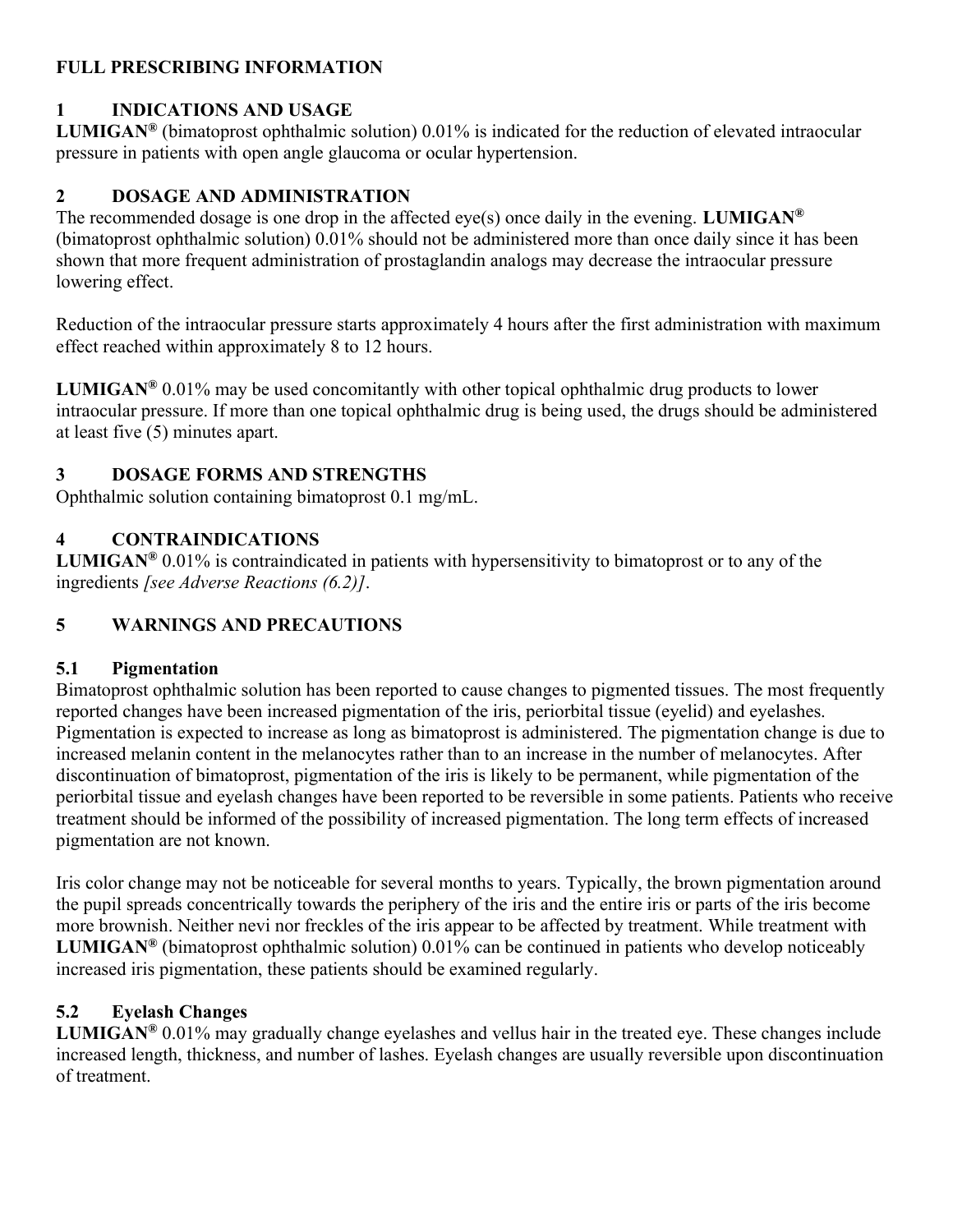## 5.3 Intraocular Inflammation

Prostaglandin analogs, including bimatoprost, have been reported to cause intraocular inflammation. In addition, because these products may exacerbate inflammation, caution should be used in patients with active intraocular inflammation (e.g., uveitis).

## 5.4 Macular Edema

Macular edema, including cystoid macular edema, has been reported during treatment with bimatoprost ophthalmic solution. LUMIGAN<sup>®</sup> 0.01% should be used with caution in aphakic patients, in pseudophakic patients with a torn posterior lens capsule, or in patients with known risk factors for macular edema.

# 5.5 Bacterial Keratitis

There have been reports of bacterial keratitis associated with the use of multiple-dose containers of topical ophthalmic products. These containers had been inadvertently contaminated by patients who, in most cases, had a concurrent corneal disease or a disruption of the ocular epithelial surface.

## 5.6 Contact Lens Use

LUMIGAN® 0.01% contains benzalkonium chloride, which may be absorbed by and cause discoloration of soft contact lenses. Contact lenses should be removed prior to instillation of LUMIGAN® 0.01% and may be reinserted 15 minutes following its administration.

## 6 ADVERSE REACTIONS

The following adverse reactions are described elsewhere in the labeling:

- Pigmentation including blepharal pigmentation and iris hyperpigmentation *[see Warnings and* Precautions (5.1)]
- Eyelash Changes [see Warnings and Precautions (5.2)]
- Intraocular Inflammation [see Warnings and Precautions (5.3)]
- Macular Edema [see Warnings and Precautions (5.4)]
- Hypersensitivity [see Contraindications (4)]

# 6.1 Clinical Trials Experience

Because clinical trials are conducted under widely varying conditions, adverse reaction rates observed in the clinical trials of a drug cannot be directly compared to rates in the clinical trials of another drug and may not reflect the rates observed in practice.

In a 12-month clinical study with bimatoprost ophthalmic solutions 0.01%, the most common adverse reaction was conjunctival hyperemia (31%). Approximately 1.6% of patients discontinued therapy due to conjunctival hyperemia. Other adverse drug reactions (reported in 1 to 4% of patients) with **LUMIGAN**<sup>®</sup> 0.01% in this study included conjunctival edema, conjunctival hemorrhage, eye irritation, eye pain, eye pruritus, erythema of eyelid, eyelids pruritus, growth of eyelashes, hypertrichosis, instillation site irritation, punctate keratitis, skin hyperpigmentation, vision blurred, and visual acuity reduced.

# 6.2 Postmarketing Experience

The following adverse reactions have been identified during postapproval use of LUMIGAN® 0.01%. Because these reactions are reported voluntarily from a population of uncertain size, it is not always possible to reliably estimate their frequency or establish a causal relationship to drug exposure. These reactions, which have been chosen for inclusion due to either their seriousness, frequency of reporting, possible causal connection to **LUMIGAN®**, or a combination of these factors include: asthma-like symptoms, dizziness, dry eye, dyspnea, eye discharge, eye edema, foreign body sensation, headache, hypersensitivity including signs and symptoms of eye allergy and allergic dermatitis, hypertension, lacrimation increased, periorbital and lid changes associated with periorbital fat atrophy leading to skin tightness, deepening of the eyelid sulcus, eyelid ptosis, enophthalmos, and eyelid retraction; and photophobia.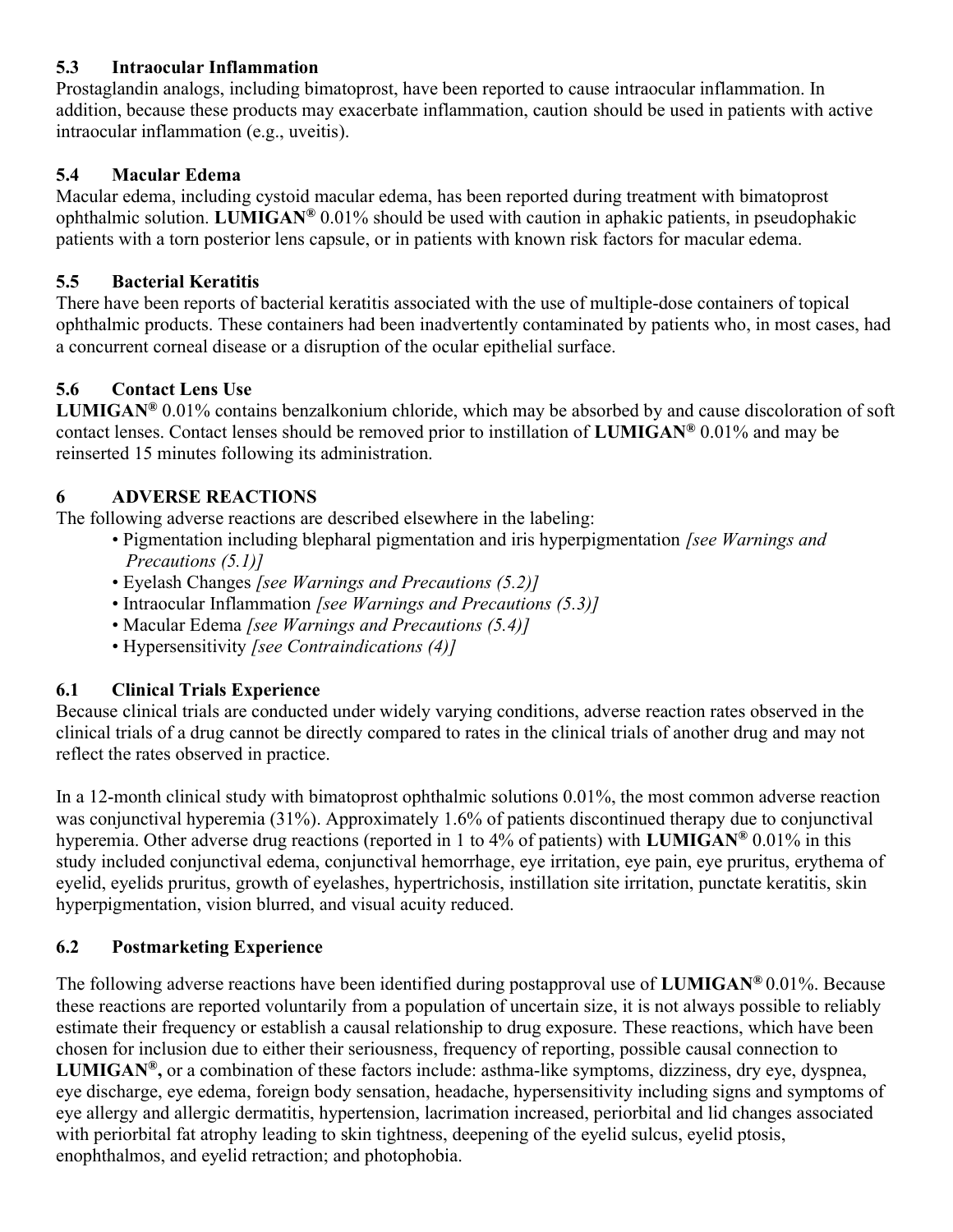### 8 USE IN SPECIFIC POPULATIONS

#### 8.1 Pregnancy

### Risk Summary

There are no adequate and well-controlled studies of **LUMIGAN<sup>®</sup>** (bimatoprost ophthalmic solution) 0.01% administration in pregnant women. There is no increase in the risk of major birth defects or miscarriages based on bimatoprost postmarketing experience.

In embryofetal developmental studies, administraton of bimatoprost to pregnant mice and rats during organogenesis, resulted in abortion and early delivery at oral doses at least 33 times (mice) or 94 times (rats) the human exposure to bimatoprost 0.03% dosed bilaterally once daily (based on blood area under the curve [AUC] levels). These adverse effects were not observed at 2.6 times (mice) and 47 times (rats) the human exposure to bimatoprost 0.03% dosed bilaterally once daily (based on blood AUC levels).

In pre/postnatal development studies, administration of bimatoprost to pregnant rats from organogenesis to the end of lactation resulted in reduced gestation length and fetal body weight, and increased fetal and pup mortality at oral doses at least 41 times the human systemic exposure to bimatoprost 0.03% dosed bilaterally once daily (based on blood AUC levels). No adverse effects were observed in rat offspring at exposures estimated at 14 times the human exposure to bimatoprost 0.03% dosed bilaterally once daily (based on blood AUC levels).

Because animal reproductive studies are not always predictive of human response LUMIGAN® 0.01% should be administered during pregnancy only if the potential benefit justifies the potential risk to the fetus.

#### Data

#### Animal Data

In an embryofetal development rat study, abortion was observed in pregnant rats administered bimatoprost orally during organogenesis at 0.6 mg/kg/day (94 times the human systemic exposure to bimatoprost 0.03% dosed bilaterally once daily, based on AUC). The No Observed Adverse Effect Level (NOAEL) for abortion was 0.3 mg/kg/day (estimated at 47 times the human systemic exposure to bimatoprost 0.03% dosed bilaterally once daily, based on AUC). No abnormalities were observed in rat fetuses at doses up to 0.6 mg/kg/day.

In an embryofetal development mouse study, abortion and early delivery were observed in pregnant mice administered bimatoprost orally during organogenesis at doses greater than or equal to 0.3 mg/kg/day (33 times the human systemic exposure to bimatoprost 0.03% dosed bilaterally once daily, based on AUC). The NOAEL for abortion and early delivery was 0.1 mg/kg/day (2.6 times the human systemic exposure to bimatoprost 0.03% dosed bilaterally once daily, based on AUC). No abnormalities were observed in mouse fetuses at doses up to 0.6 mg/kg/day (72 times the human systemic exposure to bimatoprost 0.03% dosed bilaterally once daily, based on AUC).

In a pre/postnatal development study, treatment of pregnant rats with bimatoprost orally from gestation day 7 to lactation day 20 resulted in reduced gestation length, increased late resorptions, fetal deaths, and postnatal pup mortality, and reduced pup body weight at doses greater than or equal to 0.3 mg/kg/day. These effects were observed at exposures at least 41 times the human systemic exposure to bimatoprost 0.03% dosed bilaterally once daily, based on AUC. The NOAEL for postnatal development and mating performance of the offspring was 0.1 mg/kg/day (estimated at 14 times the human systemic exposure to bimatoprost 0.03% dosed bilaterally once daily, based on AUC).

#### 8.2 Lactation

#### Risk Summary

It is not known whether topical ocular treatment with LUMIGAN® 0.01% could result in sufficient systemic absorption to produce detectable quantities in human milk. In animal studies, bimatoprost has been shown to be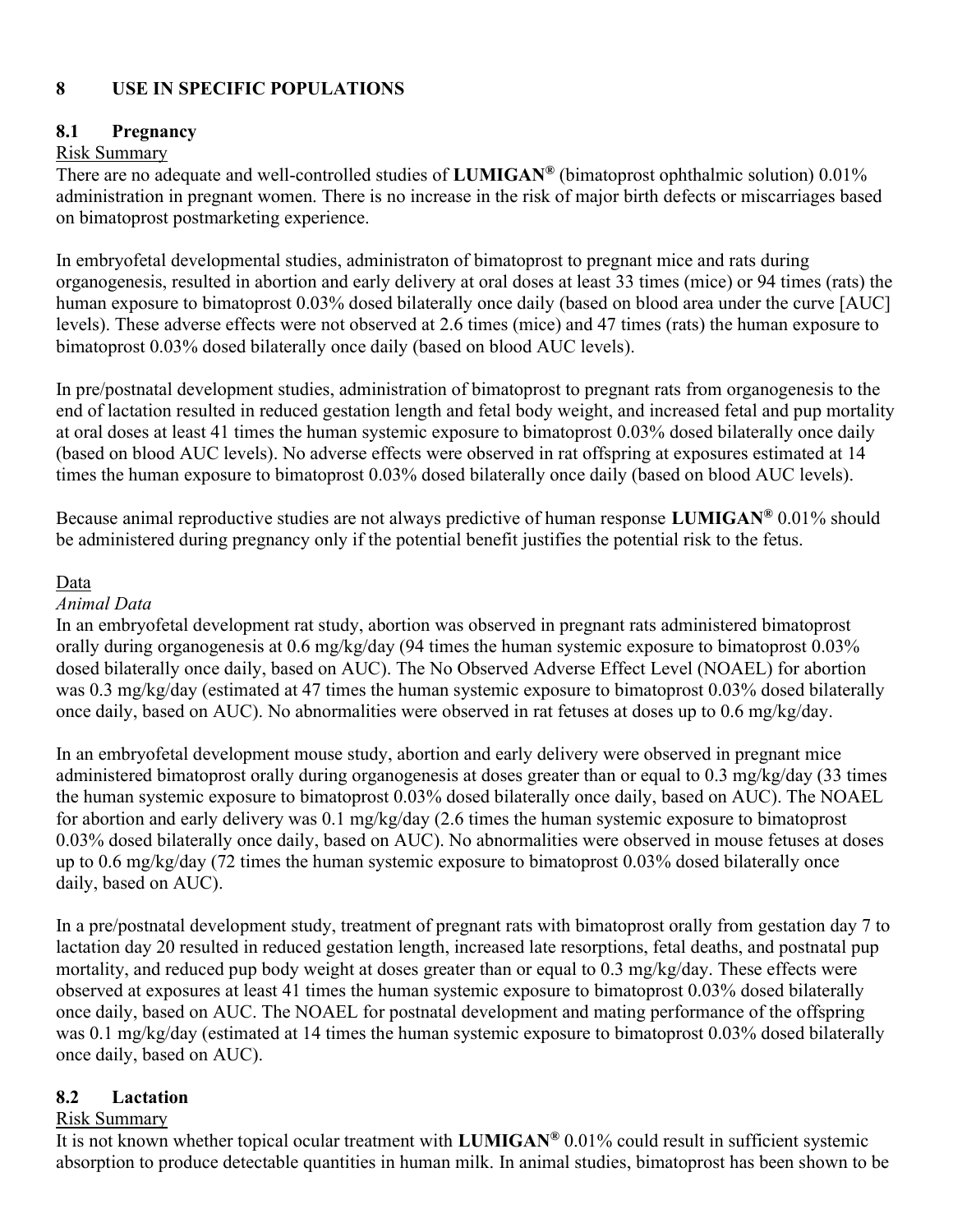present in breast milk of lactating rats at an intravenous dose (i.e., 1 mg/kg) 970 times the RHOD (on a mg/rn 2 basis), however, no animal data is available at clinically relevant doses.

The developmental and health benefits of breastfeeding should be considered along with the mother's clinical need for LUMIGAN<sup>®</sup> 0.01% and any potential adverse effects on the breastfed child from LUMIGAN<sup>®</sup>  $0.01\%$ .

### 8.4 Pediatric Use

Use in pediatric patients below the age of 16 years is not recommended because of potential safety concerns related to increased pigmentation following long-term chronic use.

### 8.5 Geriatric Use

No overall clinical differences in safety or effectiveness have been observed between elderly and other adult patients.

## 10 OVERDOSAGE

No information is available on overdosage in humans. If overdose with LUMIGAN® (bimatoprost ophthalmic solution) 0.01% occurs, treatment should be symptomatic.

In oral (by gavage) mouse and rat studies, doses up to 100 mg/kg/day did not produce any toxicity. This dose expressed as mg/m<sup>2</sup> is at least 210 times higher than the accidental dose of one bottle of LUMIGAN<sup>®</sup> 0.01% for a 10 kg child.

## 11 DESCRIPTION

**LUMIGAN<sup>®</sup>** (bimatoprost ophthalmic solution) 0.01% is a synthetic prostamide analog with ocular hypotensive activity. Its chemical name is (Z)-7-[(1R,2R,3R,5S)-3,5-Dihydroxy-2-[(1E,3S)-3-hydroxy-5-phenyl-1-pentenyl]cyclopentyl]-5-N-ethylheptenamide, and its molecular weight is 415.58. Its molecular formula is  $C_{25}H_{37}NO_4$ . Its chemical structure is:



Bimatoprost is a powder, which is very soluble in ethyl alcohol and methyl alcohol and slightly soluble in water. LUMIGAN<sup>®</sup> 0.01% is a clear, isotonic, colorless, sterile ophthalmic solution with an osmolality of approximately 290 mOsmol/kg.

LUMIGAN® 0.01% contains Active: bimatoprost 0.1 mg/mL; Inactives: benzalkonium chloride 0.2 mg/mL; sodium chloride; sodium phosphate, dibasic; citric acid; and purified water. Sodium hydroxide and/or hydrochloric acid may be added to adjust pH. The pH during its shelf life ranges from 6.8-7.8.

# 12 CLINICAL PHARMACOLOGY

## 12.1 Mechanism of Action

Bimatoprost, a prostaglandin analog, is a synthetic structural analog of prostaglandin with ocular hypotensive activity. It selectively mimics the effects of naturally occurring substances, prostamides. Bimatoprost is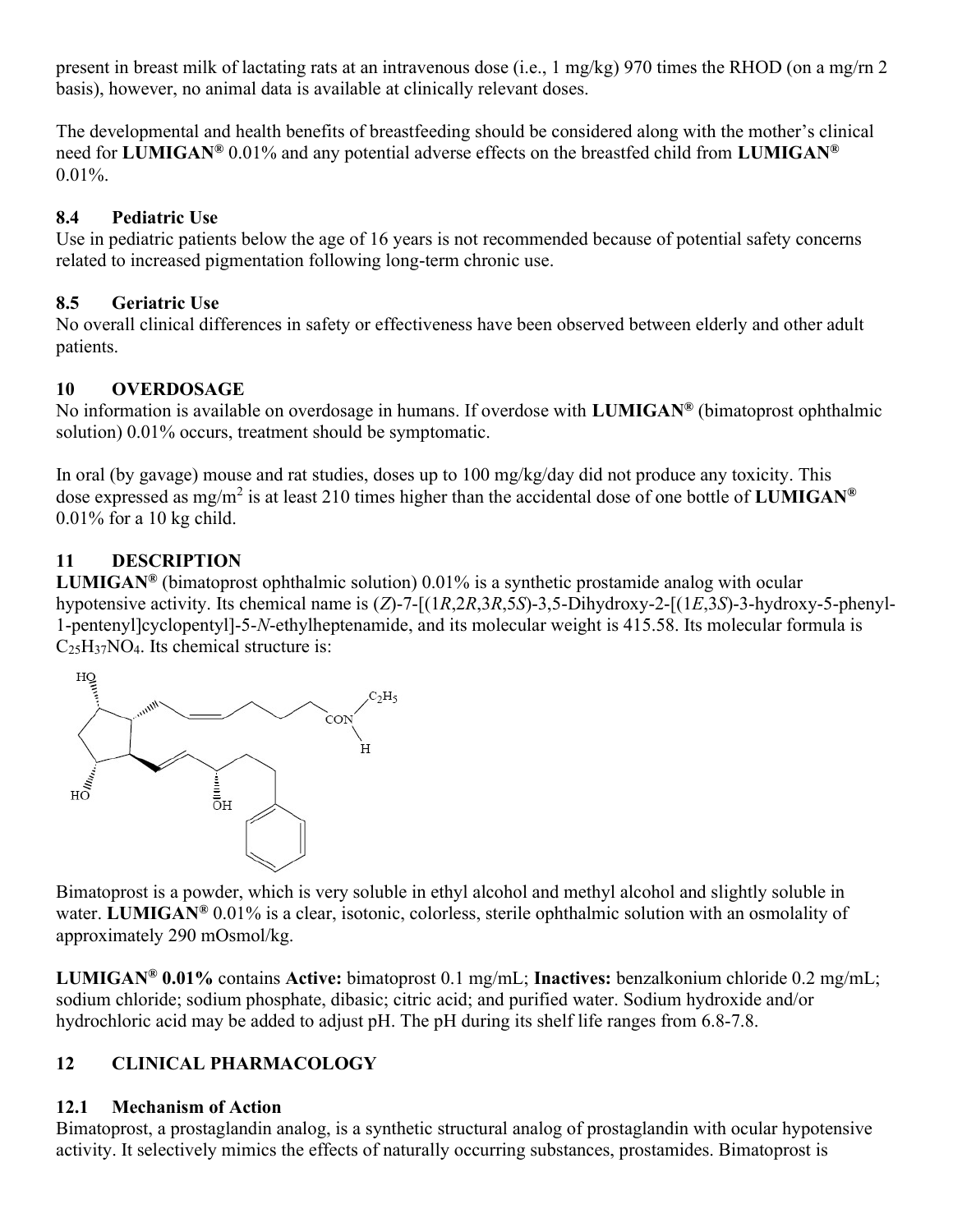believed to lower intraocular pressure (IOP) in humans by increasing outflow of aqueous humor through both the trabecular meshwork and uveoscleral routes. Elevated IOP presents a major risk factor for glaucomatous field loss. The higher the level of IOP, the greater the likelihood of optic nerve damage and visual field loss.

## 12.3 Pharmacokinetics

## Absorption

After one drop of bimatoprost ophthalmic solution 0.03% was administered once daily to both eyes of 15 healthy subjects for two weeks, blood concentrations peaked within 10 minutes after dosing and were below the lower limit of detection (0.025 ng/mL) in most subjects within 1.5 hours after dosing. Mean C<sub>max</sub> and AUC<sub>0-24hr</sub> values were similar on days 7 and 14 at approximately 0.08 ng/mL and 0.09 ng•hr/mL, respectively, indicating that steady state was reached during the first week of ocular dosing. There was no significant systemic drug accumulation over time.

## **Distribution**

Bimatoprost is moderately distributed into body tissues with a steady-state volume of distribution of 0.67 L/kg. In human blood, bimatoprost resides mainly in the plasma. Approximately 12% of bimatoprost remains unbound in human plasma.

## Elimination

### Metabolism

Bimatoprost is the major circulating species in the blood once it reaches the systemic circulation following ocular dosing. Bimatoprost then undergoes oxidation, N-deethylation and glucuronidation to form a diverse variety of metabolites.

## Excretion

Following an intravenous dose of radiolabeled bimatoprost (3.12 mcg/kg) to six healthy subjects, the maximum blood concentration of unchanged drug was 12.2 ng/mL and decreased rapidly with an elimination half-life of approximately 45 minutes. The total blood clearance of bimatoprost was 1.5 L/hr/kg. Up to 67% of the administered dose was excreted in the urine while 25% of the dose was recovered in the feces.

# 13 NONCLINICAL TOXICOLOGY

# 13.1 Carcinogenesis, Mutagenesis, Impairment of Fertility

## **Carcinogenesis**

Bimatoprost was not carcinogenic in either mice or rats when administered by oral gavage for 104 weeks at doses up to 2 mg/kg/day and 1 mg/kg/day, respectively (192 and 291 times the estimated human systemic exposure to bimatoprost 0.03% dosed bilaterally once daily, respectively, based on blood AUC levels)

## Mutagenesis

Bimatoprost was not mutagenic or clastogenic in the Ames test, in the mouse lymphoma test, or in the *in vivo* mouse micronucleus tests.

## Impairment of Fertility

Bimatoprost did not impair fertility in male or female rats up to doses of 0.6 mg/kg/day (at least 103 times the recommended human exposure to bimatoprost 0.03% dosed bilaterally once daily based on blood AUC levels).

# 14 CLINICAL STUDIES

In a 12-month clinical study of patients with open angle glaucoma or ocular hypertension with an average baseline IOP of 23.5 mmHg, the IOP-lowering effect of LUMIGAN® 0.01% once daily (in the evening) was up to 7.5 mmHg.

# 16 HOW SUPPLIED/STORAGE AND HANDLING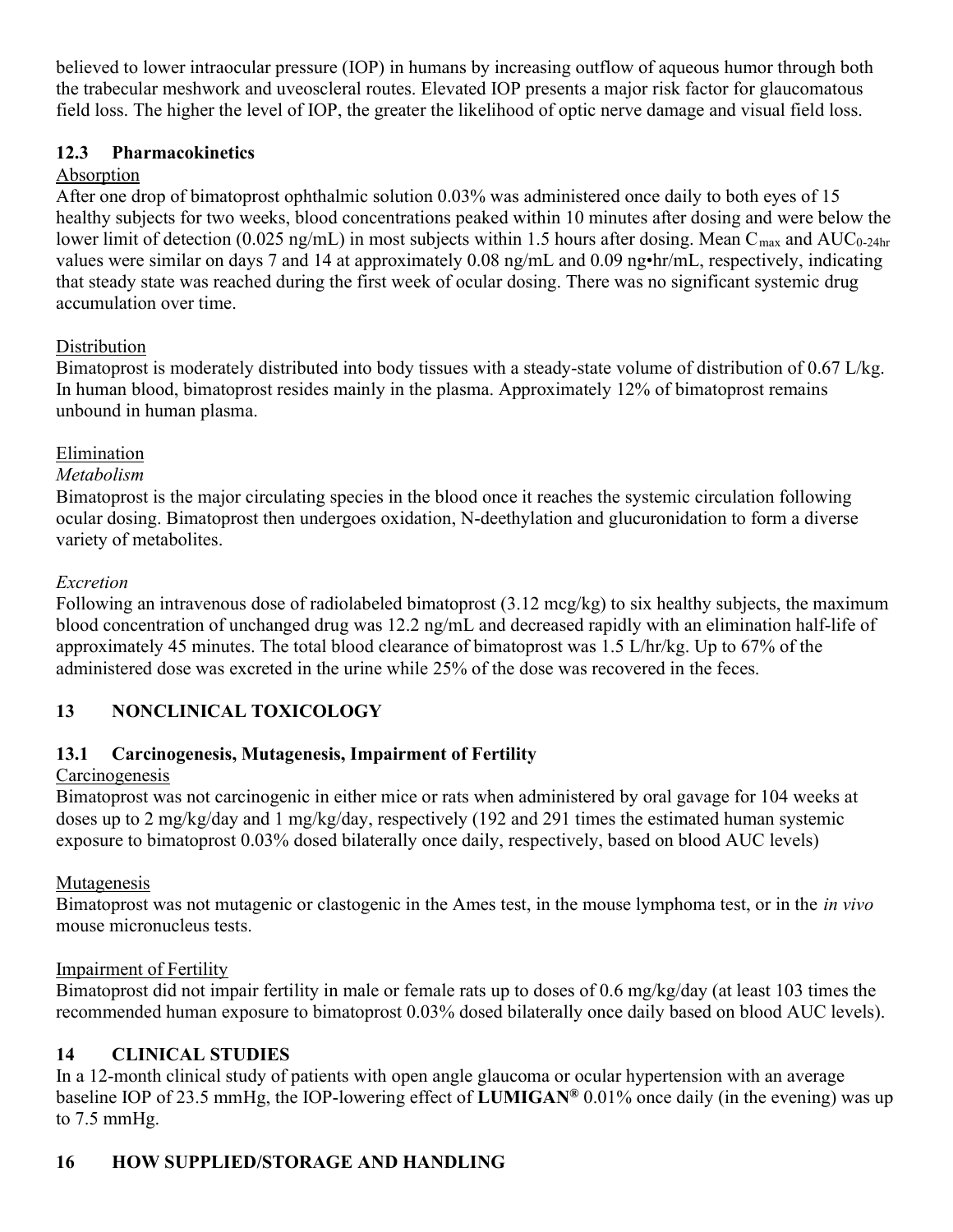**LUMIGAN<sup>®</sup>** (bimatoprost ophthalmic solution) 0.01% is supplied sterile in opaque white low density polyethylene ophthalmic dispenser bottles and tips with turquoise polystyrene caps in the following sizes:

2.5 mL fill in a 5 mL container - NDC 0023-3205-03 5 mL fill in a 10 mL container - NDC 0023-3205-05 7.5 mL fill in a 10 mL container - NDC 0023-3205-08

Storage: Store at 2<sup>o</sup>C to 25<sup>o</sup>C (36<sup>o</sup>F to 77<sup>o</sup>F). After opening, LUMIGAN<sup>®</sup> 0.01% can be used until the expiration date on the bottle.

## 17 PATIENT COUNSELING INFORMATION

### Potential for Pigmentation

Advise patients about the potential for increased brown pigmentation of the iris, which may be permanent. Also inform patients about the possibility of eyelid skin darkening, which may be reversible after discontinuation of **LUMIGAN®** (bimatoprost ophthalmic solution)  $0.01\%$ .

### Potential for Eyelash Changes

Inform patients of the possibility of eyelash and vellus hair changes in the treated eye during treatment with **LUMIGAN<sup>®</sup> 0.01%.** These changes may result in a disparity between eyes in length, thickness, pigmentation, number of eyelashes or vellus hairs, and/or direction of eyelash growth. Eyelash changes are usually reversible upon discontinuation of treatment.

### Handling the Container

Instruct patients to avoid allowing the tip of the dispensing container to contact the eye, surrounding structures, fingers, or any other surface in order to avoid contamination of the solution by common bacteria known to cause ocular infections. Serious damage to the eye and subsequent loss of vision may result from using contaminated solutions.

### When to Seek Physician Advice

Advise patients that if they develop an intercurrent ocular condition (e.g., trauma or infection), have ocular surgery, or develop any ocular reactions, particularly conjunctivitis and eyelid reactions, they should immediately seek their physician's advice concerning the continued use of  $LUMIGAN^@$  0.01%.

### Contact Lens Use

Advise patients that LUMIGAN® 0.01% contains benzalkonium chloride, which may be absorbed by soft contact lenses. Contact lenses should be removed prior to instillation of LUMIGAN® 0.01% and may be reinserted 15 minutes following its administration.

### Use with Other Ophthalmic Drugs

Advise patients that if more than one topical ophthalmic drug is being used, the drugs should be administered at least five (5) minutes between applications.

Distributed by: Allergan USA, Inc. Madison, NJ 07940

© 2022 Allergan. All rights reserved. All trademarks are the property of their respective owners. Patented. See: www.allergan.com/patents Rev: 3/2022